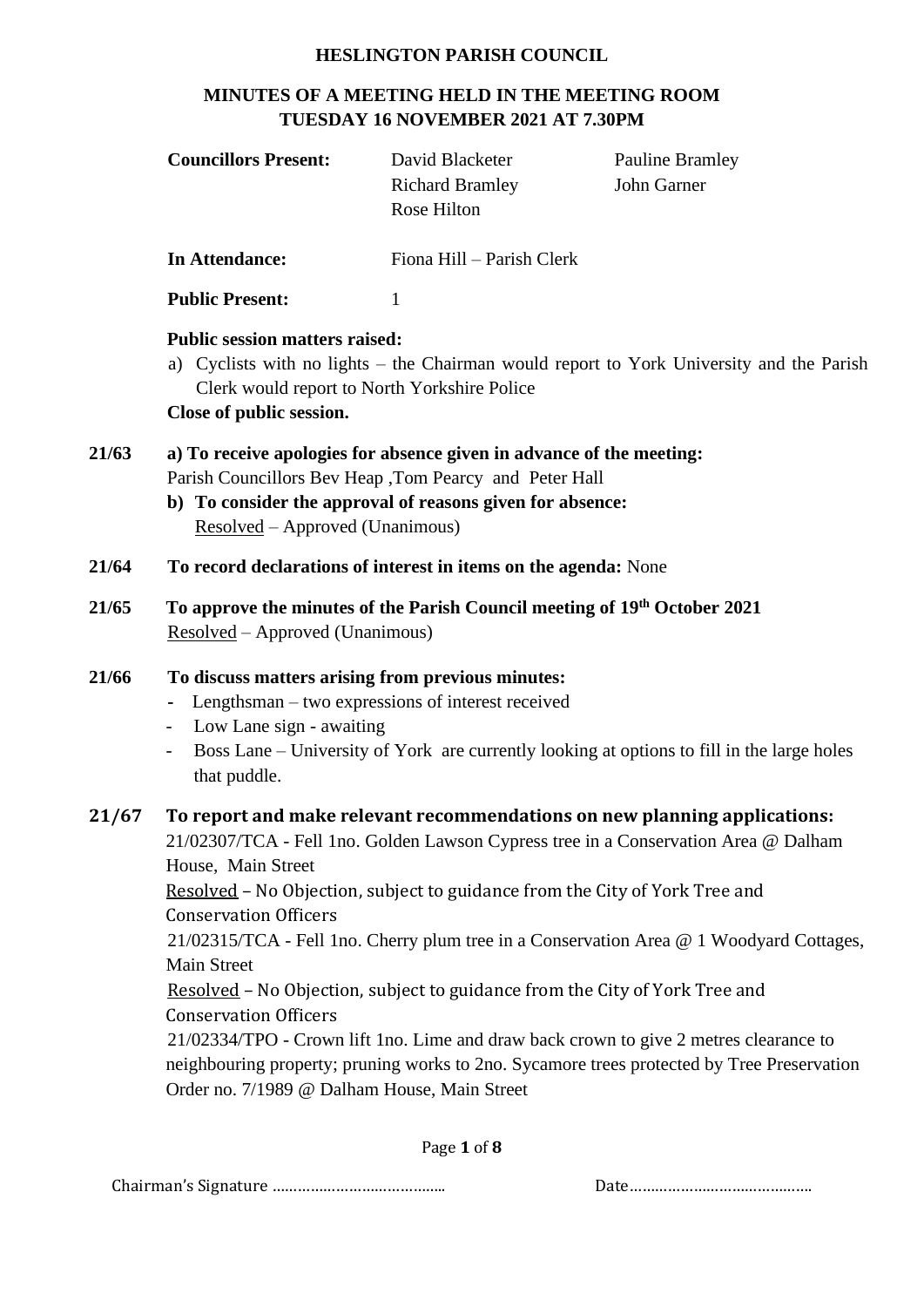Resolved – No Objection, subject to guidance from the City of York Tree and Conservation **Officers** 

#### **21/68 To discuss the Neighbourhood Plan**

- To confirm Parish Councillors to join Working Group
	- Yes Cllrs Blacketer, P Bramley, R Bramley, Hilton and Richards
- No Cllr Garner

TBC – Cllrs Heap and Pearcy

- To discuss Parishioners/Volunteers joining Working Group The Working Group would be open to parishioners/volunteers The Parish Council noted the content of a letter from a volunteer, but were concerned about the conflict of interest mentioned and would ask for more details about the "Paper Wall"
- To discuss letter received from Heslington Village Trust The Working Group would not be open to groups/organisations
- To agree NP finances and agree amount to be returned to Groundwork Cllrs had received the report regarding NP finances, which showed a balance of £2971.34, which included £253.96 to be returned to Groundwork, leaving a balance of £2717.38. Resolved – The Parish Council authorised the return of £253.96 to Groundwork. The Parish Council gave a vote of thanks to Bill McClean for his excellent reporting of the neighbourhood plan, which he had forwarded to the Parish Clerk.
- To discuss next steps and consultant

The Chairman had spoken to Huntington and Strensall NP Chairs for further information which was passed to Cllrs.

Resolved – The Parish Council would invite both consultants to read the submission version NP along with the Examiners Report, then attend a meeting with the Parish Council to give an opinion/quote for a route forward.

Resolved – The Parish Council would move £1000.00 from the General Reserve to Ringfenced, specifically to be used for the fees charged for the two meetings with the Huntington and Strensall consultants.

## **21/69 To discuss financial matters with Responsible Financial Officer:**

- Bookkeeping for current year to date Parish Councillors had received a bank reconciliation totalling £50745.57, along with linked Income & Expenditure reports
- Financial Management:
	- Internal Controls
	- These were conducted and everything was found in order
	- Budget 2022/2023

Cllr Blacketer would draft/circulate this shortly for discussion at the next meeting

- Payment Approval: Parish Clerk Salary DDR £ Urban Vision NP 1893 £945.00 JDL Meeting Room Boiler Service 1894 £131.40 York Print Company Newsletter **E**97.00

#### **21/70 To receive reports from representative of outside bodies as follows:**

- Ward Councillors NTR
- North Yorkshire Police Report at end of minutes
	- Heslington East Community Forum NTR

#### Page **2** of **8**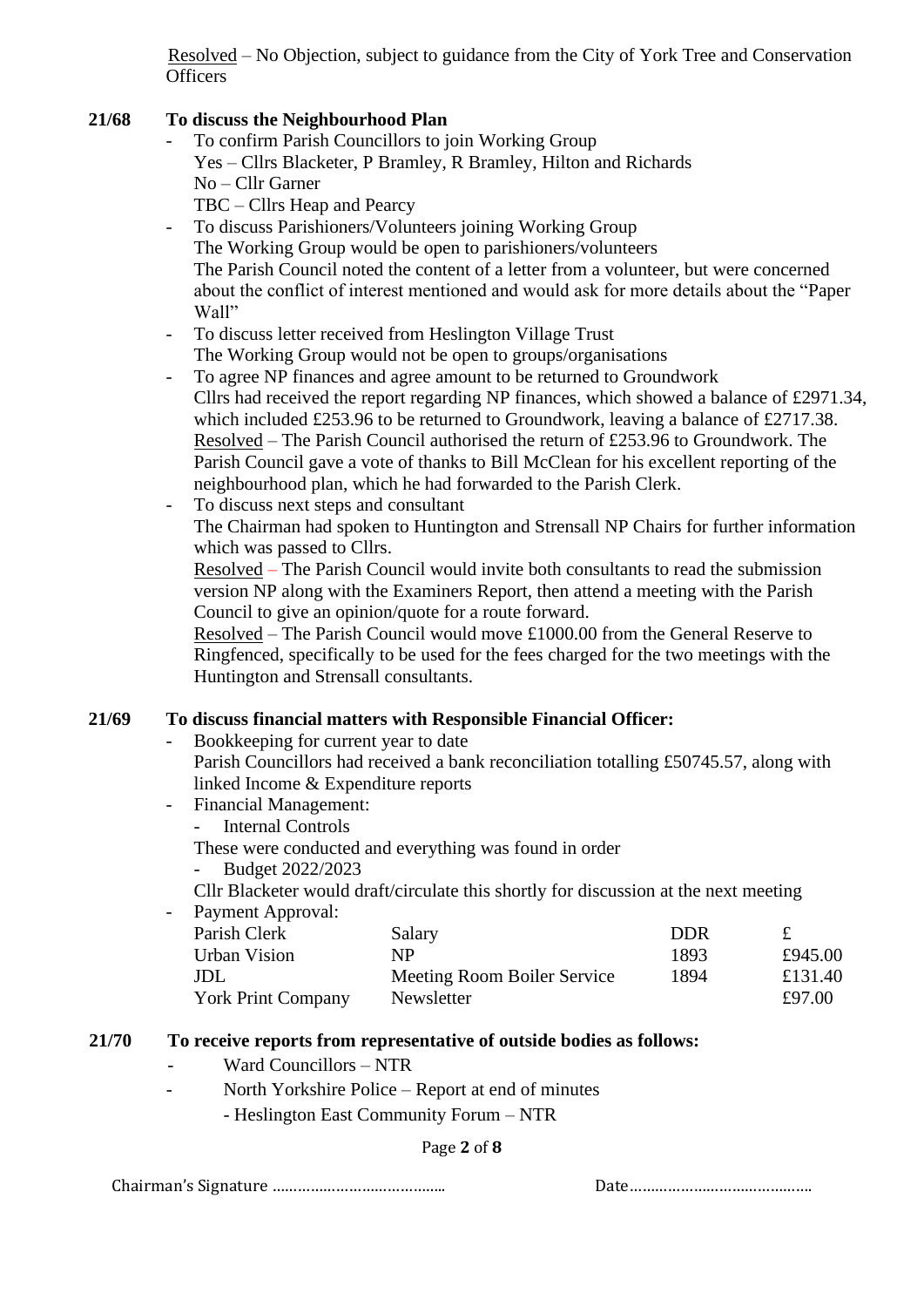- Good Neighbours Forum - Draft minutes circulated

- Ouse and Derwent Drainage Board NTR
- Sportsfield NTR
- York Environment Forum Recent meeting discussed the impact of new developments on the environment
- Alms Houses NTR
- Meeting Room NTR

## **21/71 To discuss/agree actions with long-standing matters:**

- Appearance of village:

The Parish Council would write to CYC asking to thank their employee/volunteer who recently spent time litter picking in Heslington

- Memorial benches : Work on the agreed benches progressing

Cllr Garner would obtain a quote for applying wood treatment to the two Memorial benches in situ

- **-** Highway matters NTR
- City of York Council:
	- Article 4 (2) Direction NTR

- Local Plan – The Parish Council noted the content of the letter dated October 2021 from the Inspectors to City of York Council – "Examination of the City of York Local Plan – Next Steps" A copy of the letter is attached to these minutes.

The City of York submitted Local Plan covers the period from 2017 to 2032/33 (with the exception of the Green Belt boundaries which are proposed to endure up to 2037/38). It is these plan periods that have been challenged and will be clarified during the hearings.

# - University of York:

- Anti social behaviour – Cllrs Bramley and Garner had reported incidents to the university.

## - Communication:

- Website the NP information would be updated
- Broadband NTR
- Newsletter Delivered

# **21/72 To discuss correspondence received by the council:**

- YLCA emails had been circulated around Parish Councillors

## **21/73 To receive matters raised by members:**

CYC had visited Moor House to inspect ongoing tree works and had written to the landowner and contractor. A reminder that working on trees with a preservation order and/or within the conservation area required planning permission from CYC

# **21/74 To confirm the details of the next meeting:**

21Dec21, 18Jan22, 15Feb22, 15Mar22, 19Apr22, 17May22, 21Jun22, 19Jul22, 16Aug22, 20Sep22, 18Oct22, 15Nov22, 20Dec22

Page **3** of **8**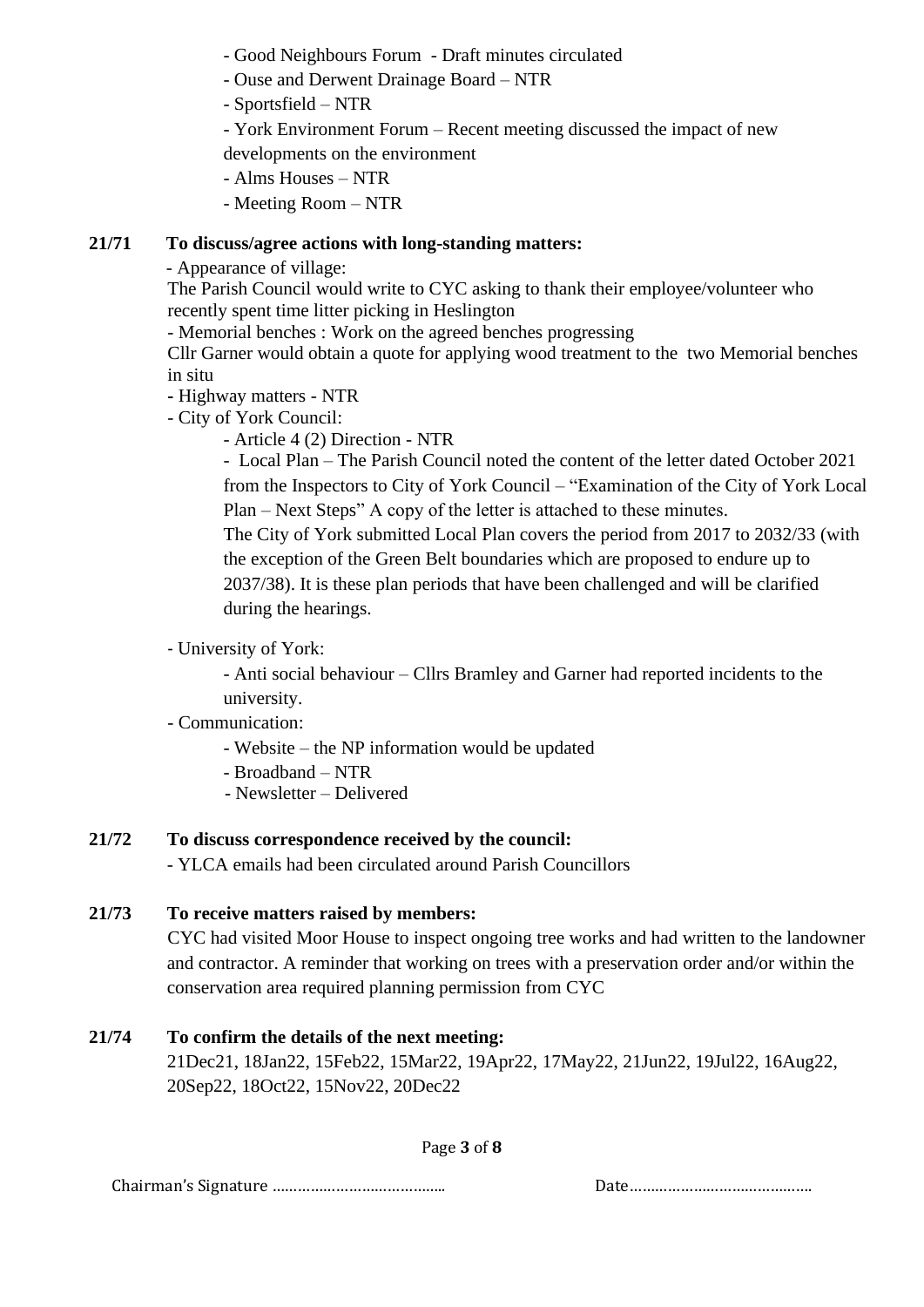#### **Examination of the City of York Local Plan**

Inspectors: Simon Berkeley BA MA MRTPI and Andrew McCormack BSc (Hons) MRTPI Programme Officer: Carole Crookes

Neil Ferris

Corporate Director of Economy and Place

City of York Council

By email only

25 October 2021

Dear Mr Ferris

# Examination of the City of York Local Plan – Next Steps

We write to update you on our position with regard to moving the examination forward efficiently and effectively. On 17 August 2021, we received the representations made during the consultation period relating to the various additional documents and work produced by the Council. We have now reviewed these latest documents and the representations received, and set out here our intentions for progressing the examination.

Given the passage of time since the Phase 1 hearings in December 2019 and as new evidence has since been produced by the Council regarding the matters explored, it is necessary for further hearings to revisit those topic areas. Moreover, we have decided to now set out an indicative timetable for all of the matters and issues we presently consider it likely that will be the subject of hearings.

We intend to hold future hearing sessions across three further phases. These will be identified as Phases 2, 3 and 4 and will address matters and issues as follows:

Page **4** of **8**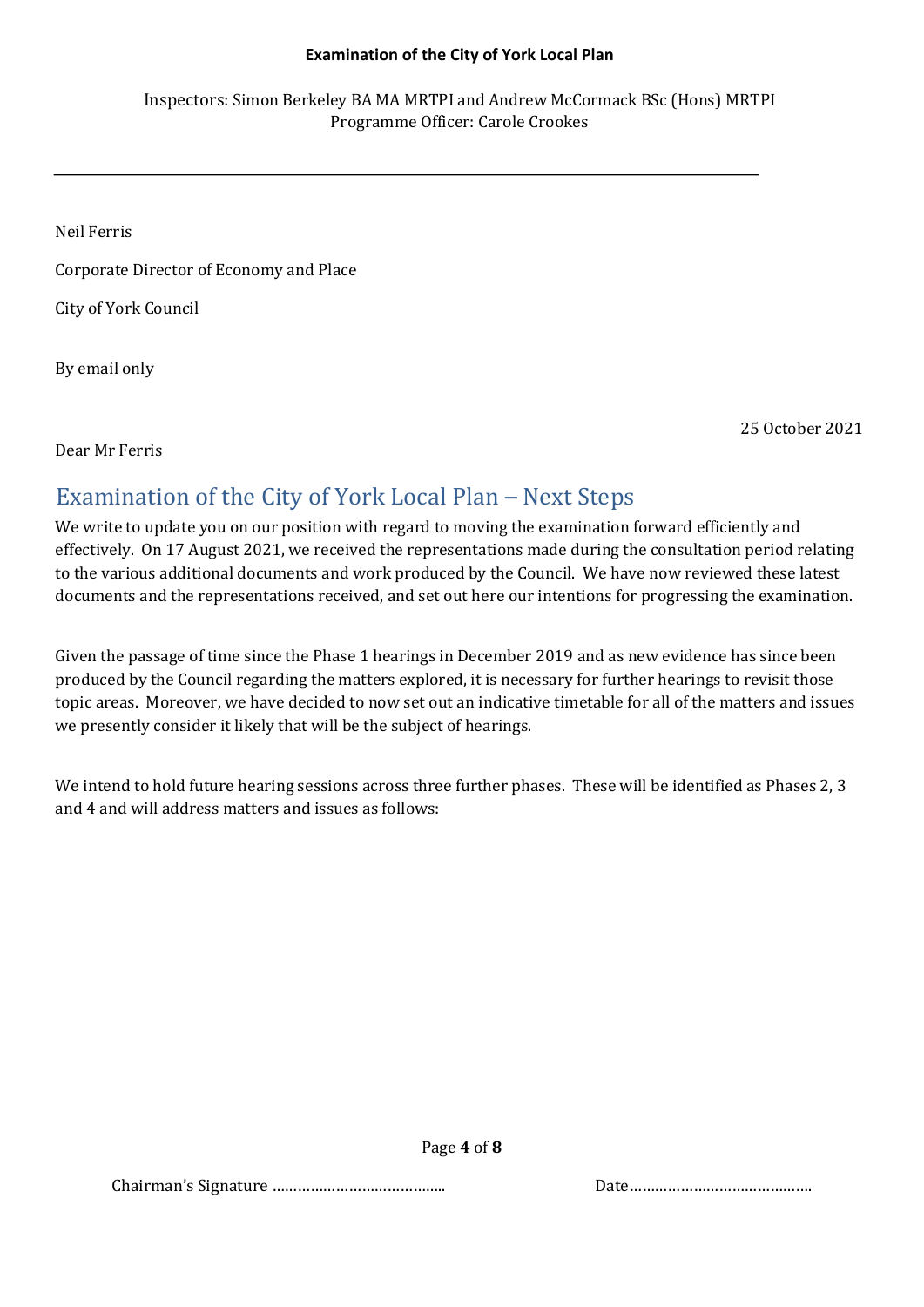| <b>HEARING</b><br><b>PHASE</b> | <b>MATTERS</b>                                                                                                                                                                                                                                                                                                                                                                                                                                                                                                                                  | <b>INDICATIVE</b><br><b>DATE</b> |
|--------------------------------|-------------------------------------------------------------------------------------------------------------------------------------------------------------------------------------------------------------------------------------------------------------------------------------------------------------------------------------------------------------------------------------------------------------------------------------------------------------------------------------------------------------------------------------------------|----------------------------------|
| 2                              | Clarification (or potential revision) of the Plan Period<br>Vision and Development Principles<br>$\bullet$<br>Objectively Assessed Housing Need / Housing Requirement •<br>$\bullet$<br><b>Employment Requirement (Land and Jobs)</b><br><b>Spatial Strategy:</b><br>$\bullet$<br><b>Site Selection Process:</b><br><b>Strategic Housing Sites</b><br><b>Strategic Non-Housing Sites</b><br>Approach to Setting Green Belt Boundaries (inc. Land<br>Release)<br>Housing Land Supply (5 Year Supply)<br>Infrastructure Requirements and Delivery | February<br>2022                 |

Programme Officer: Carole Crookes

Independent Programme Officer Solutions, PO Box 789, Wakefield WF1 9UY york@iposolutions.online

Mobile: 07397 909822

Examination of the City of York Local Plan

Chairman's Signature ………………………………….. Date…………………………………….

Page **5** of **8**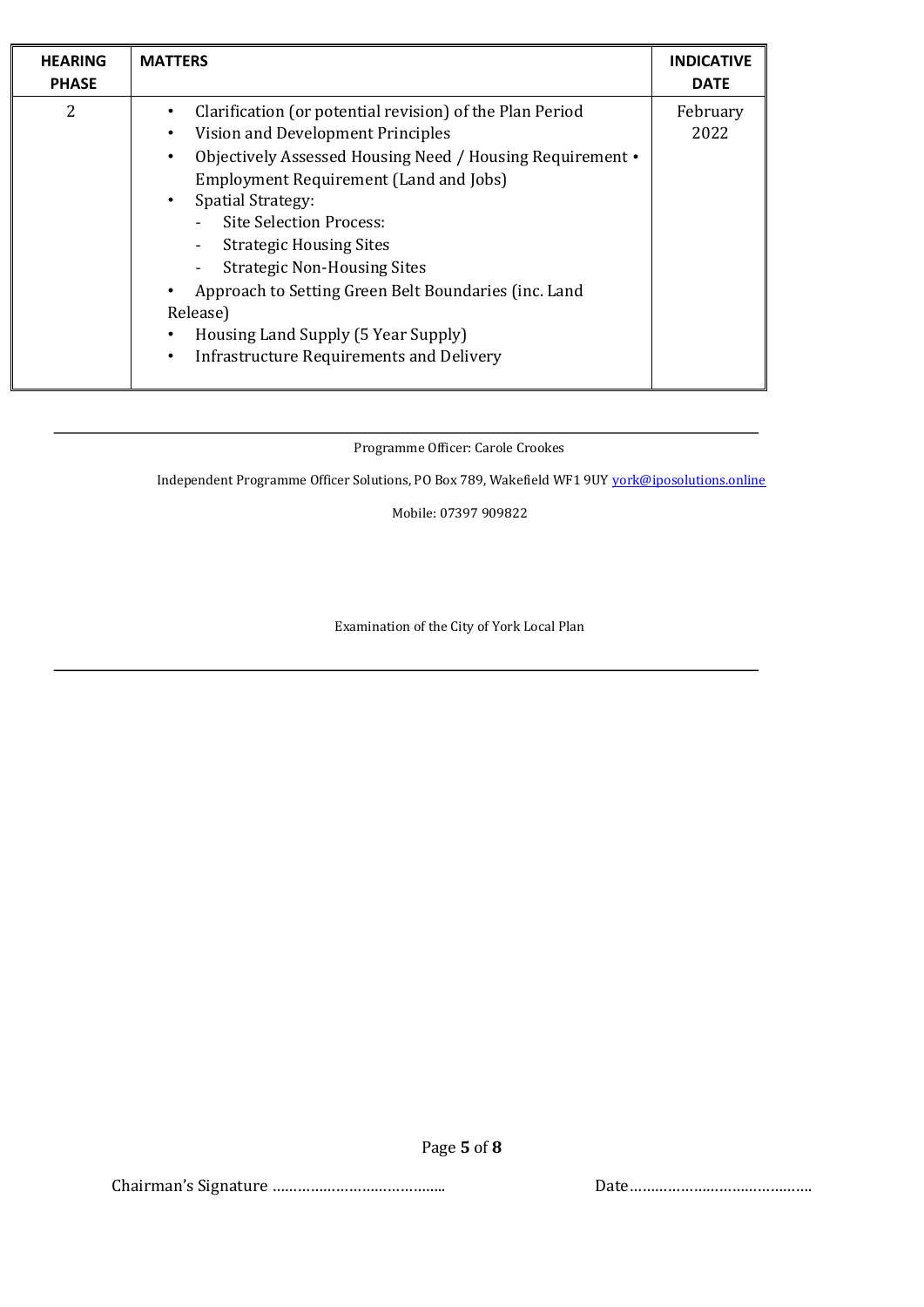| <b>HEARING</b><br><b>PHASE</b> | <b>MATTERS</b>                                                                                                                                                                                                                                                                                                                                                                                                                                                                                                                                              | <b>INDICATIVE</b><br><b>DATE</b> |
|--------------------------------|-------------------------------------------------------------------------------------------------------------------------------------------------------------------------------------------------------------------------------------------------------------------------------------------------------------------------------------------------------------------------------------------------------------------------------------------------------------------------------------------------------------------------------------------------------------|----------------------------------|
| 3                              | • Assessment of Green Belt Boundaries TP1 Addendum (2021)<br>(Annexes 2, 3, 4 and 5):<br>Outer Boundary (Annex 2)<br>Inner Boundaries (Annex 3)<br>$\overline{\phantom{a}}$<br>Other Densely Developed Areas in the General Extent of<br>the Green Belt (Annex 4)<br>Freestanding Settlements (Annex 5)                                                                                                                                                                                                                                                     | April<br>2022                    |
| 4                              | All Other Plan Matters and Policies:<br><b>Economy and Retail</b><br><b>Housing Policies</b><br>$\bullet$<br>Health and Wellbeing<br>$\bullet$<br>Education<br>$\bullet$<br>Placemaking, Heritage, Design and Culture<br>$\bullet$<br>Green Infrastructure<br>$\bullet$<br>Managing Appropriate Development in the Green Belt<br>$\bullet$<br>Climate Change<br>٠<br><b>Environmental Quality and Flood Risk</b><br>$\bullet$<br><b>Waste and Minerals</b><br>٠<br><b>Transport and Communications</b><br>$\bullet$<br>Delivery and Monitoring<br>$\bullet$ | May/June<br>2022                 |

It is our intention to issue our Matters, Issues and Questions (MIQs) for the Phase 2 hearings early January 2022. Our MIQs for subsequent hearing sessions will be issued later on, allowing sufficient time for hearing statements to be prepared for each phase.

In line with the Council's wish, the hearing sessions will be held on a 'hybrid' basis. 'Inperson' sessions will be held at a suitable venue for participants to attend. These sessions will be supplemented by 'right to be heard' virtual hearing sessions for those who wish to put their points to us verbally but do not wish/are unable to attend in person. In terms of timing, we intend that  $-$  for each phase  $-$  the virtual sessions will follow shortly on after the in-person sessions are completed. We will provide a detailed timetable for both in-person and virtual hearing sessions once the availability of the chosen hearing venue is known and firm dates can be set. That is, at least, our current intention. If the situation or Government guidance concerning Covid-19 should change then it may be that wholly virtual hearings will be necessary.

The indicative timetable we have set out is, in our view, the most realistic and achievable to progress the examination as efficiently and effectively as possible. However, if the Council believes this to be incorrect or takes a different stance then we would be happy to hear its views. Equally, if the timetable we have set out is considered a realistic and achievable one from the Council's perspective then we would be grateful to have confirmation of this.

Page **6** of **8**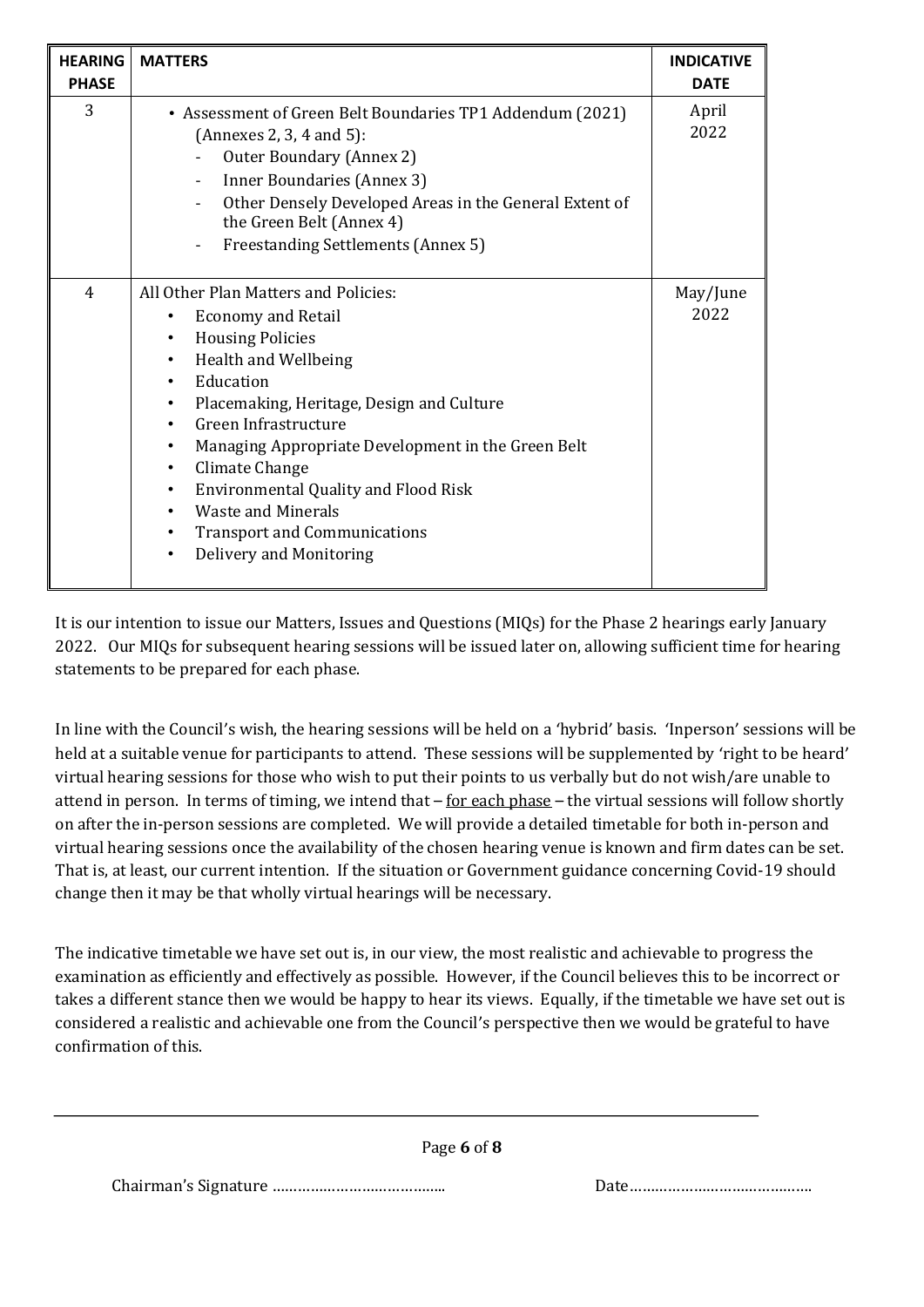Independent Programme Officer Solutions, 9 Chestnut Walk, Silcoates Park, Wakefield WF2 0TX york@iposolutions.online

Mobile: 07397 909822

Examination of the City of York Local Plan

If agreeable, we therefore now ask the Council to secure a suitable venue for the hearing sessions with reference to the timeframe set out above. We also ask the Council to ensure and confirm that it is in a position to facilitate and host the 'virtual' sessions when they take place, whether as part of a 'hybrid' package or as the sole platform for the hearings.

Following our reading of the recent documentation and representations, there are some requests that we have of the Council. Firstly, in reference to the Housing Trajectory, we note that the Housing Supply Update provided in Annex 7 to the TP1 Green Belt Addendum (January 2021) has a base date of 1 April 2020. The Council is now asked to provide the latest housing supply update available as soon as possible.

Secondly, with regard to infrastructure requirements and delivery, we would find it very helpful if the Council could produce an up-to-date Gantt Chart of all site allocations in the Plan showing their anticipated delivery of housing development year by year of the plan period (and beyond). In addition, on the same Gantt Chart, the required infrastructure (particularly relating to education and transport) to support development requirements and their anticipated delivery timescales year by year of the plan period (and beyond) are also to be plotted. This should be laid out in such a way as to make a clear comparison between anticipate delivery of housing and employment development and the provision of the necessary infrastructure to support that growth.

We hope that this letter is sufficiently clear in setting out our programme for taking the examination forward as efficiently and effectively as possible. Should you require it, we would be happy to clarify any points you may have regarding any aspect within this letter. Please contact us via the Programme Officer Carole Crookes should you wish to clarify anything we have raised.

Please ensure that a copy of this letter is placed on the examination webpage.

Yours sincerely

*Simon Berkeley* and *Andrew McCormack*  Inspectors

Page **7** of **8**